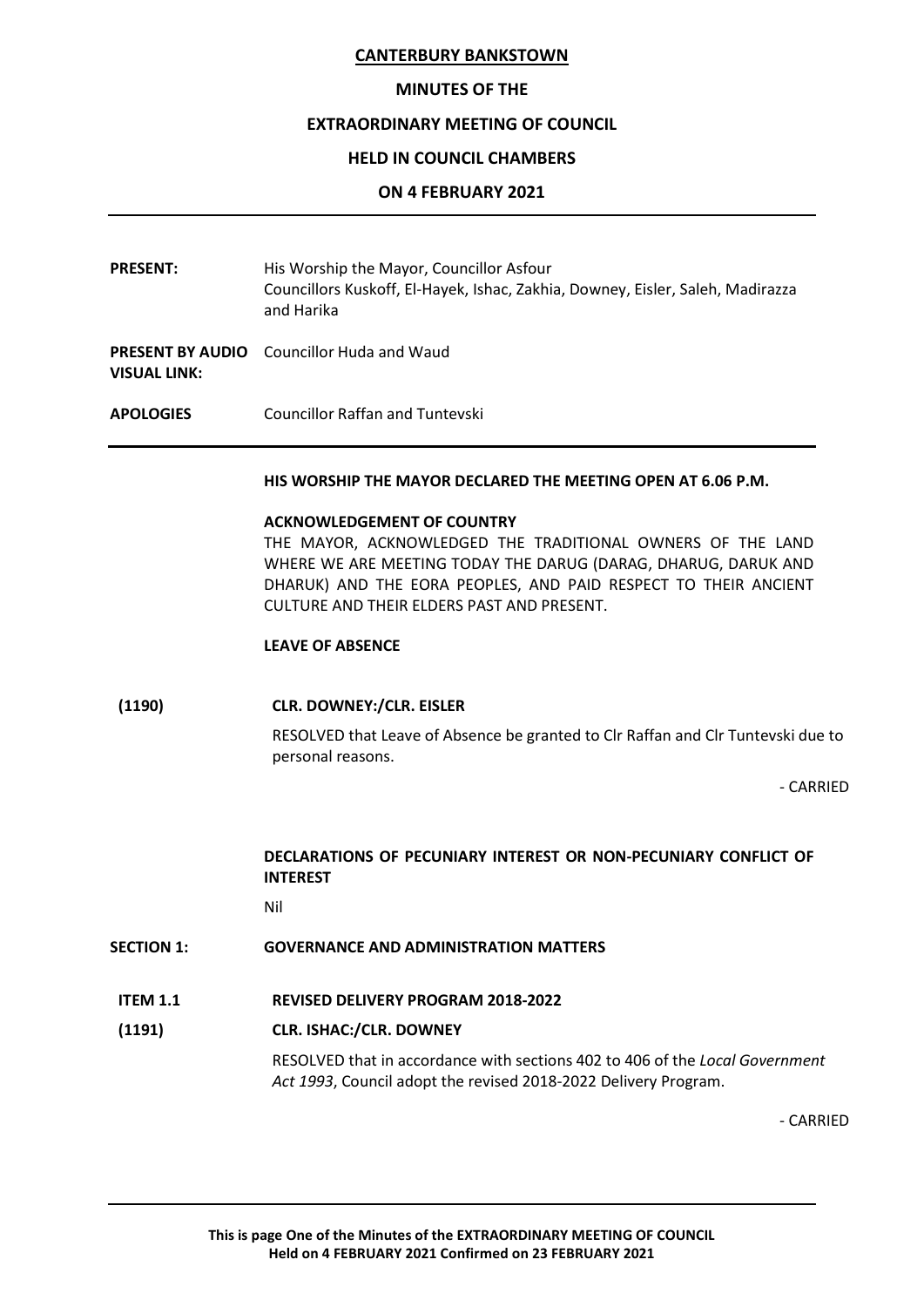## MINUTES OF THE

### EXTRAORDINARY MEETING OF COUNCIL

## HELD IN COUNCIL CHAMBERS

## ON 4 FEBRUARY 2021

| (1192) | <b>CLR. EISLER:/CLR. DOWNEY</b>                                       |
|--------|-----------------------------------------------------------------------|
|        | RESOLVED that permission be granted to those people who have made the |
|        | necessary application to address Council for five minutes             |

- CARRIED

| <b>ITEM 1.2</b> | <b>RATES HARMONISATION &amp; FINANCIAL SUSTAINABILITY</b>                                                                                                                                                                                                                                |
|-----------------|------------------------------------------------------------------------------------------------------------------------------------------------------------------------------------------------------------------------------------------------------------------------------------------|
|                 | MR DAVID REYNOLDS (RESIDENT) ADDRESSED COUNCIL.                                                                                                                                                                                                                                          |
| (1193)          | <b>CLR. EISLER:/CLR. ZAKHIA</b>                                                                                                                                                                                                                                                          |
|                 | RESOLVED that an extension of two minutes be given to Mr Reynolds to address<br>Council.                                                                                                                                                                                                 |
|                 | - CARRIED                                                                                                                                                                                                                                                                                |
|                 | MRS BARBARA COOREY (RESIDENT) ADDRESSED COUNCIL                                                                                                                                                                                                                                          |
| (1194)          | <b>CLR. HARIKA:/CLR. DOWNEY</b>                                                                                                                                                                                                                                                          |
|                 | RESOLVED that an extension of two minutes be given to Ms Coorey to address<br>Council                                                                                                                                                                                                    |
|                 | - CARRIED                                                                                                                                                                                                                                                                                |
|                 | At this stage of the meeting (6.58pm), in accordance with Clause 15.18 of Council's<br>adopted Code of Meeting Practice and Section 10(2)(b) of the Local Government Act<br>1993, His Worship the Mayor expelled Ms Barbara Coorey from the meeting for<br>continued disorderly conduct. |
| (1195)          | <b>CLR. DOWNEY:/CLR. ISHAC</b>                                                                                                                                                                                                                                                           |
|                 | RESOLVED that                                                                                                                                                                                                                                                                            |
|                 | 1. Council notes the current requirements of the Local Government Act 1993 to<br>harmonise its former councils' rating structures by 1 July 2021.                                                                                                                                        |
|                 | 2. Council notes the outcomes of the community engagement program on the One<br>Rate proposal and the responses to the matters raised.                                                                                                                                                   |
|                 | 3. Council notes that the NSW Government has released a Draft Bill - Local<br>Government Amendment (Rates) Bill 2021 - which would amend the legislation<br>to allow merged councils to gradually harmonise their former council rate                                                    |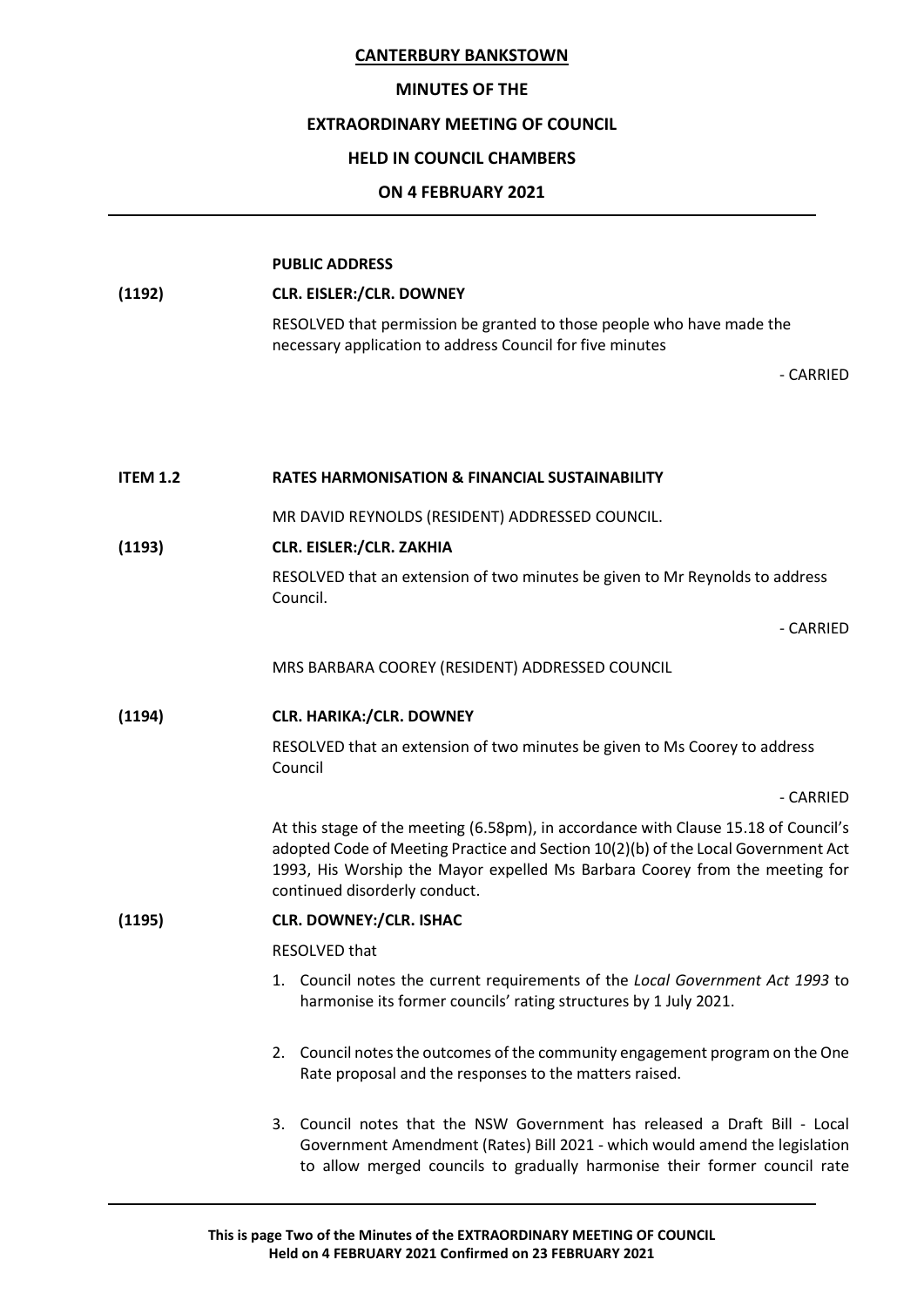## MINUTES OF THE

# EXTRAORDINARY MEETING OF COUNCIL

## HELD IN COUNCIL CHAMBERS

### ON 4 FEBRUARY 2021

structures over a period of four years - expected to be considered/determined in March/April 2021.

- 4. Council endorses the Proposed Approach to harmonising both former Council rating structures and applying to IPART for both a Special Rate Variation and Minimum Rate Application, as outlined in the report.
- 5. In accordance with the Minister for Local Government's recent advice, Council separately apply to the Minister for Local Government/Deputy Secretary, Local Government, Planning and Policy, to approve the setting of Minimum Rates for 2021/22 financial year as follows:

| <b>Description</b>         | <b>Amount</b> | <b>Detail</b>             |
|----------------------------|---------------|---------------------------|
| Minimum Rate - Residential | \$728.18      | Former Canterbury + IPART |
| Minimum Rate - Business    | \$794.27      | Former Bankstown + IPART  |

- 6. As part of the application to IPART, a summary of the community engagement outcomes noted in the report below be attached, including all submissions received and responses given by Council.
- 7. Council notes that Council's submission to the NSW Government on the Draft Bill suggests the harmonisation process be gradually applied over five years – consistent with its preferred approach regarding the matter.
- 8. Council carryout a review of its Rates and Charges, Debt Recovery and Hardship Assistance Policy, including how those it is intended to support can be aware of it.
- 9. Council write to the NSW Government seeking further reforms and/or consideration to indexing the rebate amount funded by the Government to ensure that it does not continue to erode and that it increases annually as a minimum.
- 10. The General Manager be delegated to administer all relevant requirements regarding the matter, as required.

- CARRIED

#### CLR KUSKOFF AND CLR DOWNEY CALLED FOR A DIVISION

- For:- Clrs Asfour, Downey, Eisler, El-Hayek, Harika, Huda, Ishac, Madirazza, Saleh and Zakhia
- Against:- Clrs Kuskoff and Waud